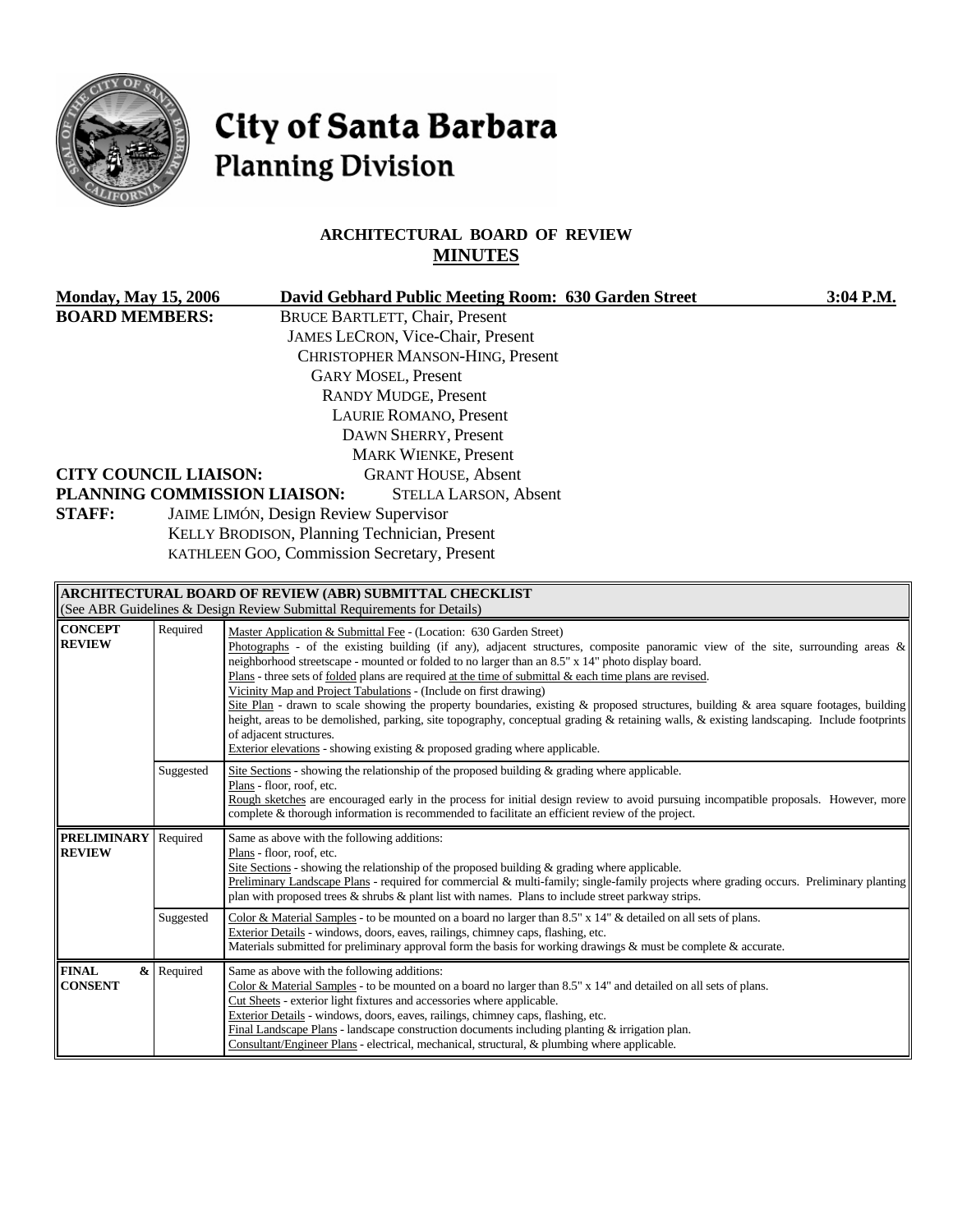## **PLEASE BE ADVISED**

- The approximate time the project will be reviewed is listed to the left of each item. It is suggested that applicants arrive 15 minutes early. The agenda schedule is subject to change as cancellations occur. Staff will notify applicants of time changes.
- The applicant's presence is required. If an applicant is not present, the item will be postponed indefinitely. If an applicant cancels or postpones an item without providing advance notice, the item will be postponed indefinitely and will not be placed on the following Architectural Board of Review (ABR) agenda. In order to reschedule the item for review, a rescheduling fee will be paid and the applicant must fill out and file a Supplemental Application Form at 630 Garden Street (Community Development Department) in addition to submitting appropriate plans.
- All approvals made by the ABR are based on compliance with Municipal Code Chapter 22.68 and with adopted ABR guidelines. Some agenda items have received a mailed notice and are subject to a public hearing.
- The ABR may grant an approval for any project scheduled on the agenda if sufficient information has been provided and no other discretionary review is required. Substitution of plans is not allowed, if revised plans differing from the submittal sets are brought to the meeting, motions for preliminary or final approval will be contingent upon staff review for code compliance.
- The Board may refer items to the Consent Calendar for Preliminary and Final Architectural Board of Review approval.
- Preliminary and Final Architectural Board of Review approval is valid for one year from the date of the approval unless a time extension or Building Permit has been granted.
- **Items before the Board may be appealed to the City Council. For further information on appeals, contact the Planning Division Staff or the City Clerk's office. Said appeal must be in writing and must be filed with the City Clerk at City Hall within ten (10) calendar days of the meeting at which the Board took action or rendered its decision. The scope of this project may be modified under further review.**
- **AMERICANS WITH DISABILITIES ACT:** In compliance with the Americans with Disabilities Act, if you need special assistance to participate in this meeting, please contact the Planning Division at (805) 564-5470. Notification at least 48 hours prior to the meeting will enable the City to make reasonable arrangements.
- **AGENDAS, MINUTES and REPORTS**: Copies of all documents relating to agenda items are available for review at 630 Garden St. and agendas and minutes are posted online at [www.SantaBarbaraCa.gov](http://www.santabarbaraca.gov/) If you have any questions or wish to review the plans, please contact Kelly Brodison, at (805) 564-5470 between the hours of 8:30 a.m. to noon and 1:00 p.m. to 4:00 p.m., Monday through Friday.

#### **LICENSING ADVISORY:**

The Business and Professions Code of the State of California and the Municipal Code of the City of Santa Barbara restrict preparation of plans for certain project types to licensed professionals. Applicants are encouraged to consult with Building and Safety Staff or Planning Staff to verify requirements for their specific projects.

Unlicensed persons are limited to the preparation of plans for:

- ¾ Single or multiple family dwellings not to exceed four (4) units per lot, of wood frame construction, and not more than two stories and basement in height;
- ¾ Non-structural changes to storefronts; and,
- ¾ Landscaping for single-family dwellings, or projects consisting solely of landscaping of not more than 5,000 square feet.

#### **NOTICE:**

- 1. That on May 11, 2006 at 4:00 p.m., this Agenda was duly posted on the indoor and outdoor bulletin boards at the Community Development Department, 630 Garden Street, and online at www.SantaBarbaraCa.gov.
- 2. This regular meeting of the Architectural Board of Review will be broadcast live and rebroadcast in its entirety on Wednesday at 9:00 a.m. on Channel 18.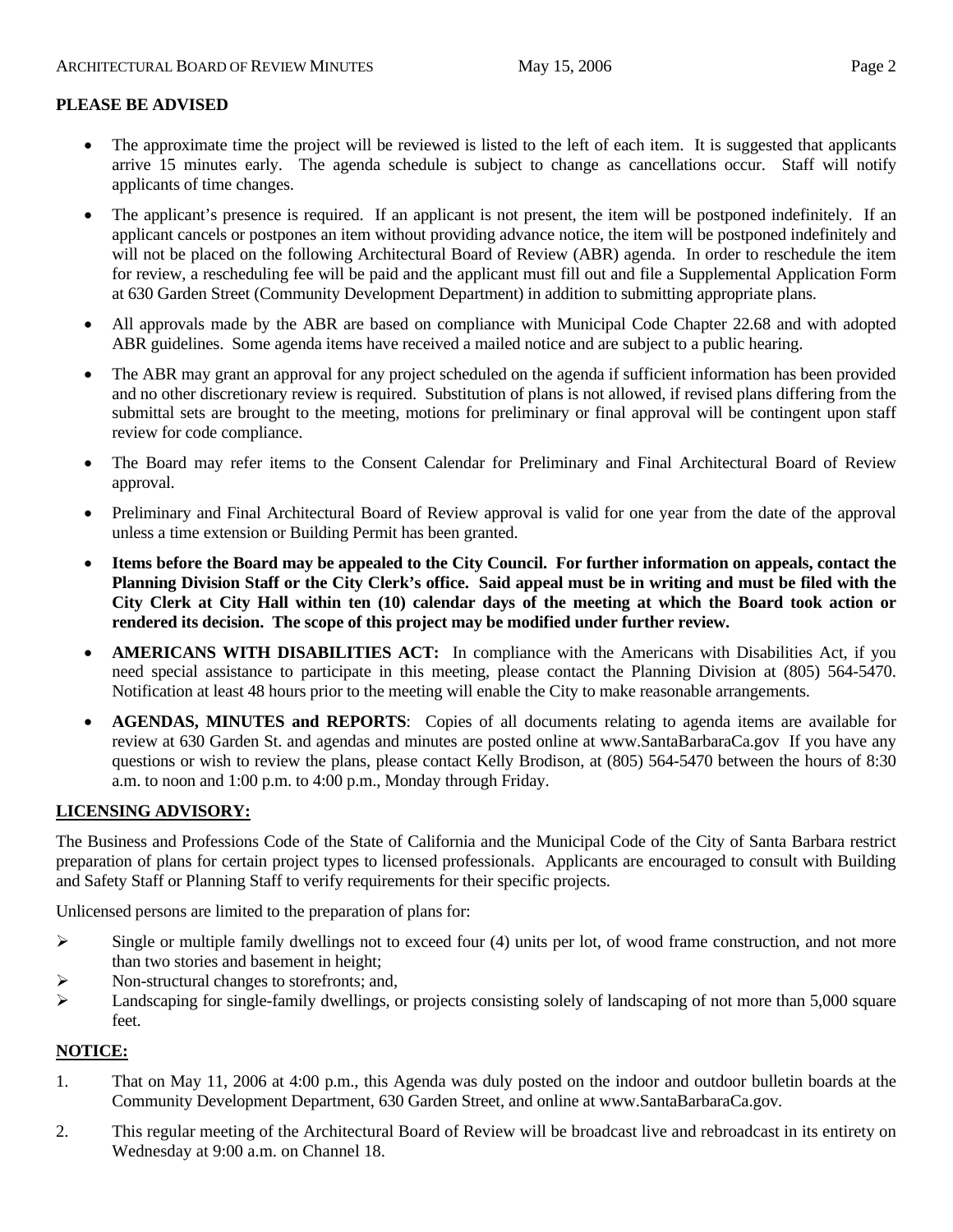# **GENERAL BUSINESS:**

A. Public Comment:

Any member of the public may address the Architectural Board of Review (ABR) for up to two minutes on any subject within their jurisdiction that is not scheduled for a public discussion before the Board on that day. The total time for this item is ten minutes. (Public comment for items scheduled on today's agenda will be taken at the time the item is heard.)

Public comment opened at 3:05 p.m.

Mr. Bill Mahan, Planning Commissioner and citizen, spoke regarding the Joint Awards Program involving both the ABR & Historic Landmarks Commission (HLC) in their annual *joint* decisions on nominations for mayoral awards for excellence, such as the George Washington Smith Award for Architecture, the Lockwood DeForest Award for exemplary Landscape Design, the Saint Barbara Award for Public Service, and the Pearl Chase Award. Since 1986, he has been a part of this program which bestows mayoral awards in the form of handsome plaques to various deserving nominees. These tile and bronze plaques are usually given singly or in pairs with one intended for the actual recipient, and the other to be mounted or affixed to a building or landscape dedication area. Mr. Mahan also made the happy announcement that the Santa Barbara Architectural Foundation has generously offered to pay the expense (\$250 per award), in perpetuity, to provide for the two awards per year for the Program. A similar announcement will be made at the next HLC meeting this coming week.

Public comment closed at 3:12 p.m.

B. Approval of the minutes of the Architectural Board of Review meeting of May 8, 2006.

Motion: Approval of the minutes of the Architectural Board of Review meeting of May 8, 2006, with corrections.

- Action: Mudge/Manson-Hing, 8/0/0 (Manson-Hing abstained on Item #4, 157 La Jolla Drive).
- C. Consent Calendar.

Motion: Ratify the Consent Calendar. The Consent Calendar was reviewed by Board member Wienke with the exception of the landscaping for Items O (400 Block Coronel Street), P (3245 Campanil Drive), and Q (155 Cedar Lane) reviewed by Board member Mudge. Action: LeCron/Sherry,  $8/0/0$ .

- D. Announcements, requests by applicants for continuances and withdrawals, future agenda items, and appeals.
	- 1. Ms. Goo announced that she just received an email from Jeni Eddington, Creeks Program Assistant from the Park and Recreation Department/Creeks Program which mentioned that she will be including in next week's ABR agenda packet an invitation to the groundbreaking ceremony to celebrate the initiation of the Arroyo Burro Estuary and Mesa Creek Restoration Project. Details will be included in the agenda packet's invitation.
	- 2. The Board made the following announcements:
		- a) Chair Bartlett will be stepping down from Item #6, 1130 N. Milpas Street.
		- b) Board member Wienke clarified that at last Saturday's NPO open house and workshop on May 13, 2006, "neighborhood compatibility" was interpreted to mean the distinctive style that already exists within a neighborhood, and is what gives the Board it's guidance to determine the stylistic character of a particular neighborhood.
		- c) Chair Bartlett reminded the rest of the Board to submit their comments and suggestions to the appropriate staff regarding the Neighborhood Preservation Ordinance (NPO) Update, and the Bungalow Haven Historic District (Lower Riviera) informational packets they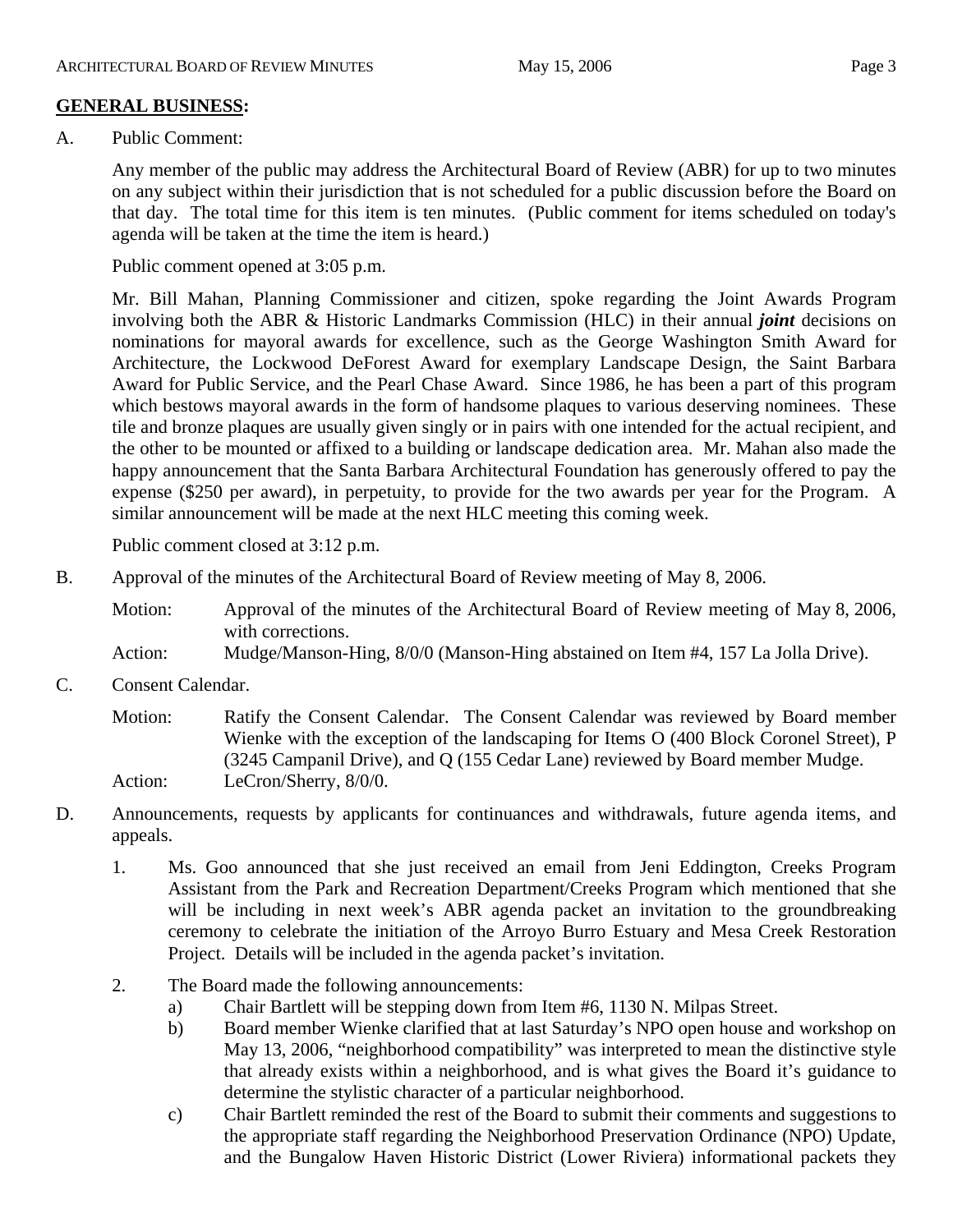received, which need to be reviewed and commented by the Board before these items come back at the May  $22<sup>nd</sup>$  and May  $30<sup>th</sup>$  meetings, respectively.

E. Subcommittee Reports.

Board member Sherry reported that at last week's Streetlight Guidelines Advisory Group meeting a discussion was held regarding whether the Guidelines should either be incorporated into the existing Santa Barbara Lighting Ordinance or incorporated as a resolution to the Ordinance. The issue is currently being discussed with the City Attorney's Office to determine the most appropriate method, i.e., possible incorporation into the existing Ordinance, with further subsequent changes incorporated as a resolution to the existing Ordinance.

F. Possible Ordinance Violations.

No reported violations.

## **CONCEPT REVIEW - NEW ITEM: PUBLIC HEARING**

#### **1. 618 MIRAMONTE DR** E-1 Zone

**(3:20)** Assessor's Parcel Number: 035-252-004 Application Number: MST2006-00228 Owner: Douglas M. & Diane D. Eardley Architect: John Kelley

(Proposal to construct a new 209 square foot front porch and stairs and replace front door, two garage doors and some existing windows. The existing 105 square foot front porch & existing stairs will be demolished. The property consists of a 3,952 square foot single-family residence that includes a 413 square foot two-car garage and a 315 square foot basement located on an 11,691 square foot lot in the Hillside Design District. A modification is required for work in the front yard setback.)

# **(COMMENTS ONLY; PROJECT REQUIRES ENVIRONMENTAL ASSESSMENT, NEIGHBORHOOD PRESERVATION ORDINANCE FINDINGS AND STAFF HEARING OFFICER ACTION.)**

(3:45)

John Kelly, Architect; and Douglas Eardley, Owner, present.

Public comment opened at 3:49 p.m. and, as no one wished to speak, closed at 3:50 p.m.

Motion: Continued indefinitely to the Staff Hearing Officer (SHO) with the following comments: 1) The front yard modification for reconfiguring the entry stairs and slightly enlarging the entry porch is minor in nature and provides a benefit to the neighborhood of a more usable front porch space. 2) The Board finds that the proposed replacement of the improvements does not increase the habitable area in the front yard setback. 3) Applicant shall restudy ways to add additional landscaping, e.g., at the base of the new porch wall, and adjacent to the westerly existing retaining wall along the driveway. 4) Applicant shall consider additional landscape screening of the open driveway/guest parking which is a visual barrier from the street. Screening shall not exceed the allowable heights. 5) The proposed recessed windows are an enhancement to the front elevation of the home. 6) The Board is concerned with the apparent lightness of the mass and scale of the proposed trellises; therefore, the applicant shall study and provide additional detailing on the proposed trellises. 7) The applicant shall proceed to the Consent Calendar when returning from SHO.

Action: Mudge/Wienke, 8/0/0.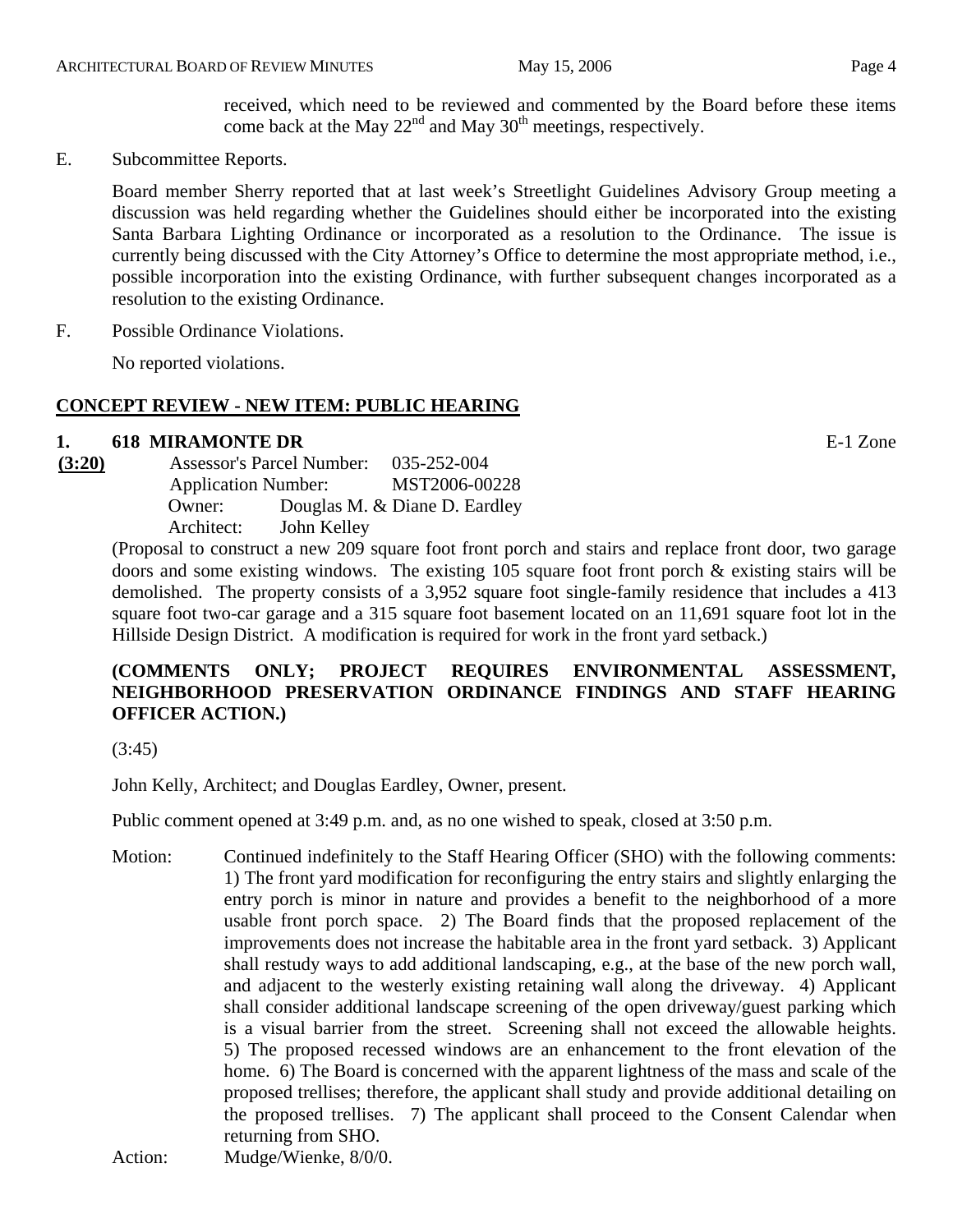#### **IN-PROGRESS REVIEW**

#### **2. 1009 DEL SOL AVE R-2/SD-3 Zone**

 Assessor's Parcel Number: 045-074-001 Application Number: MST2005-00132 Owner: Shawn K. Dirksen Architect: Karl Eberhard

(Proposal to demolish an existing 1,650 square foot residence and associated site improvements to construct a two-story, two unit condominium duplex on a 6,000 square foot lot. The proposed units are 1,447 square feet and 1,467 square feet with two, two-car attached garages. Planning Commission approval for a Coastal Development Permit and a Tentative Subdivision Map is requested.)

## **(THIS IS AN IN-PROGRESS REVIEW OF THE ADDITION OF THIRD-STORY ROOF DECKS FOR EACH UNIT AND THE LANDSCAPE PLAN. PROJECT REQUIRES PLANNING COMMISSION REVIEW)**

(4:01)

Karl Eberhard, Architect; and Shawn K. Dirksen, Owner, present.

- Motion: Continued indefinitely to Full Board or Planning Commission with the following comments: 1) As to the Architecture: The Board finds the changes to the project to accommodate the third-story roof decks and stairs is not acceptable as presented. 2) The Board would consider the addition of roof decks if the applicant were to provide an access stairway that does not add mass, and did not add a third-story element to the building. 3) The applicant shall provide photo documentation from proposed third-story elevated levels to adjacent neighbors to evaluate impacts and privacy issues. 4) As to the Landscaping: The Board finds the Landscape Plan is acceptable as presented.
- Action: LeCron/Wienke,  $8/0/0$  (Wienke stepped down on the  $4<sup>th</sup>$  comment regarding landscaping).

# **DISCUSSION ITEM:**

# **3. PRESENTATION AND DISCUSSION OF PROPOSED FINANCIAL PLAN 2006-07; OPERATING AND CAPITAL BUDGET**

Staff: Bettie Weiss, City Planner (Focus on Community Development Department, Planning Division and Major Workload Programs.)

(4:18)

Bettie Weiss, City Planner, present (with Michele De Cant, Administrative Analyst II, present in lieu of Mr. Paul Casey, Community Development Director, to assist in additional questions from the Board).

Ms. Weiss began her introduction by thanking the Board members for their attendance at last Saturday's Neighborhood Preservation Ordinance workshop and open house on May 13 2006. Chair Bartlett complemented her staff on a great presentation.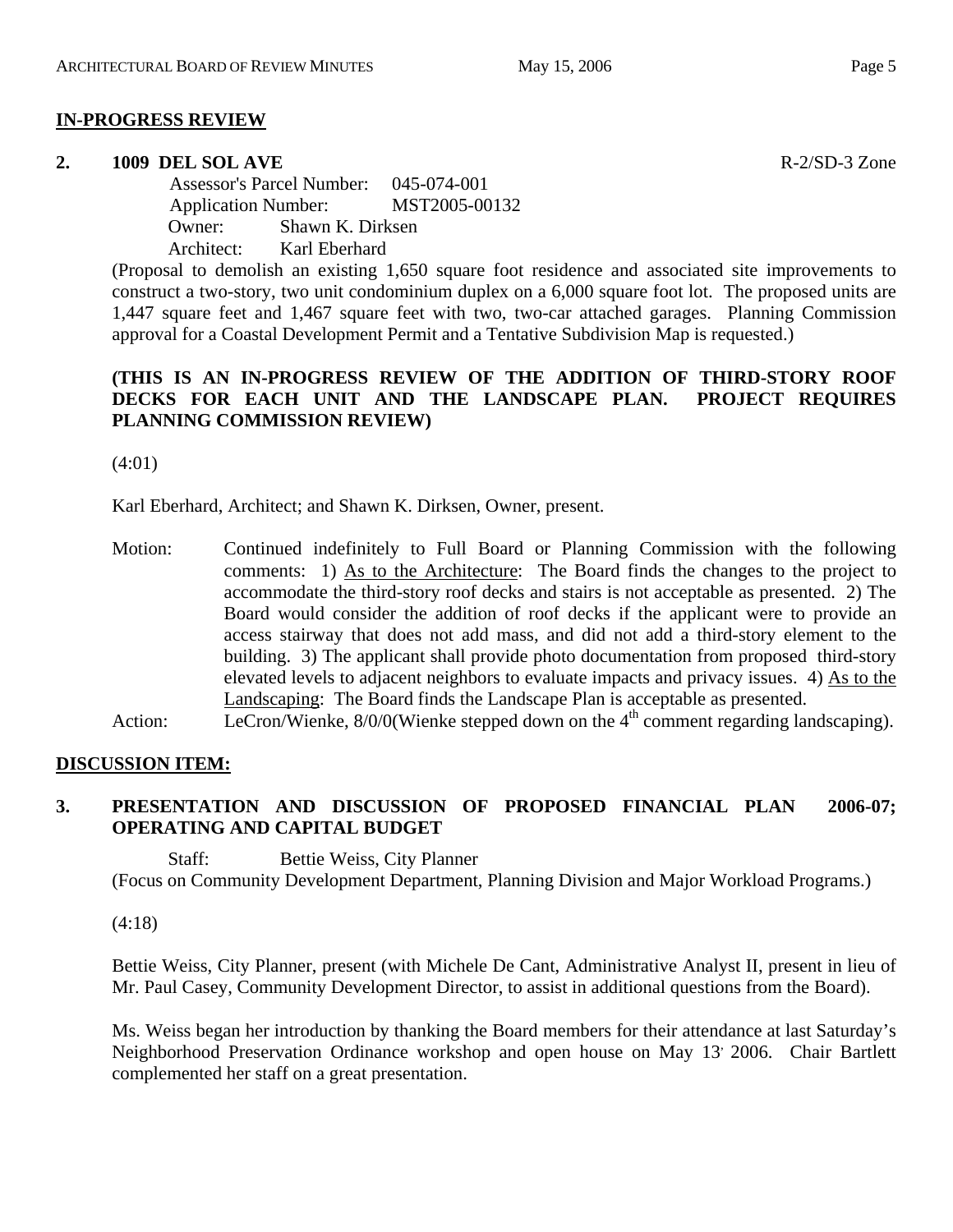**UPDATE**: Ms Weiss stated that the proposed budget presented for discussion regards the second year of a two-year fiscal financial plan for the Community Development (CD) Department, which does not include any estimated adjustments to implement the Neighborhood Preservation Ordinance information. The background information packet provided to the Board includes Planning Division programs and activities, proposed fee increases, annual performance plans for the CD Department-FY 2007, the budget worksession and public hearing schedule, and the City's internet website location for further information. Ms. Weiss explained that this informational packet is based upon a performance measure program called P<sup>3</sup>, under the City Administrator, Jim Armstrong's direction. The P<sup>3</sup> program's purpose is to create a greater tie between City resources and how they're being used, City programs and their level of output, and other broader goals and objectives. Among the items discussed were: General Fund budget information, Fee Study update, major workload efforts, and P**<sup>3</sup>**highlights.

Clarifications made in response to comments, suggestions, and/or questions by the Board:

- 1. REGARDING THE PRESENTED FEE COMPARISON CHART: The Tentative Subdivision Map's current and proposed totals are a result of a goal adjustment of 30% for this fiscal year. The substantial percentage increase is result of an effort to make the remaining full adjustment during this part of the current fiscal year. REGARDING DART REVIEW: Every effort is given to ensure that the applicant achieves design review (DART) completion within the expected "full review process," normally a standard two reviews (30-days), with an extra fee charged for every subsequent review i.e., third and fourth reviews, etc. Currently, the Planning Division has a record of approximately 70% of applications which achieve completeness by their second review in the DART process.
- 2. Requested more funding for an increase in staff in order to hold Completeness Reviews for applications in the design review process for the ABR which would greatly streamline the Board's agendas, and prevent incomplete proposals lacking vital input from departments like Transportation that often necessitating re-design stipulations from the Board.
- 3. A suggestion was made to allow the Board to obtain individual Continuing Education credits (accredited) for Board member's hours spent attending ABR meetings.

# **FINAL REVIEW**

#### **4. 40 CASS PLACE A-F/SD-3** Zone

**(4:40)** Assessor's Parcel Number: 073-302-0BL Application Number: MST2004-00334 Applicant: Owen Thomas Architect: David Black Owner: City of Santa Barbara - Airport Architect: Banyan Architects

> (Proposal to construct three metal aircraft hangars (T-hangars) totaling 31,000 square feet and to demolish an 8,400 square foot building at the Santa Barbara Municipal Airport. The project also includes the Taxiway B realignment project, which consists of the demolition of the existing northern end of Taxiway B (approximately 93,200 S.F.) including the removal of existing taxiway paving and lighting and the construction of a new taxiway B (approximately 167,760 S.F.) including asphalt paving, drainage, marking, lighting and signing.)

# **(PROJECT REQUIRES COMPLIANCE WITH PLANNING COMMISSION RESOLUTION No. 016-06.)**

(4:52)

David Black, Architect; Owen Thomas, Supervising Engineer, present.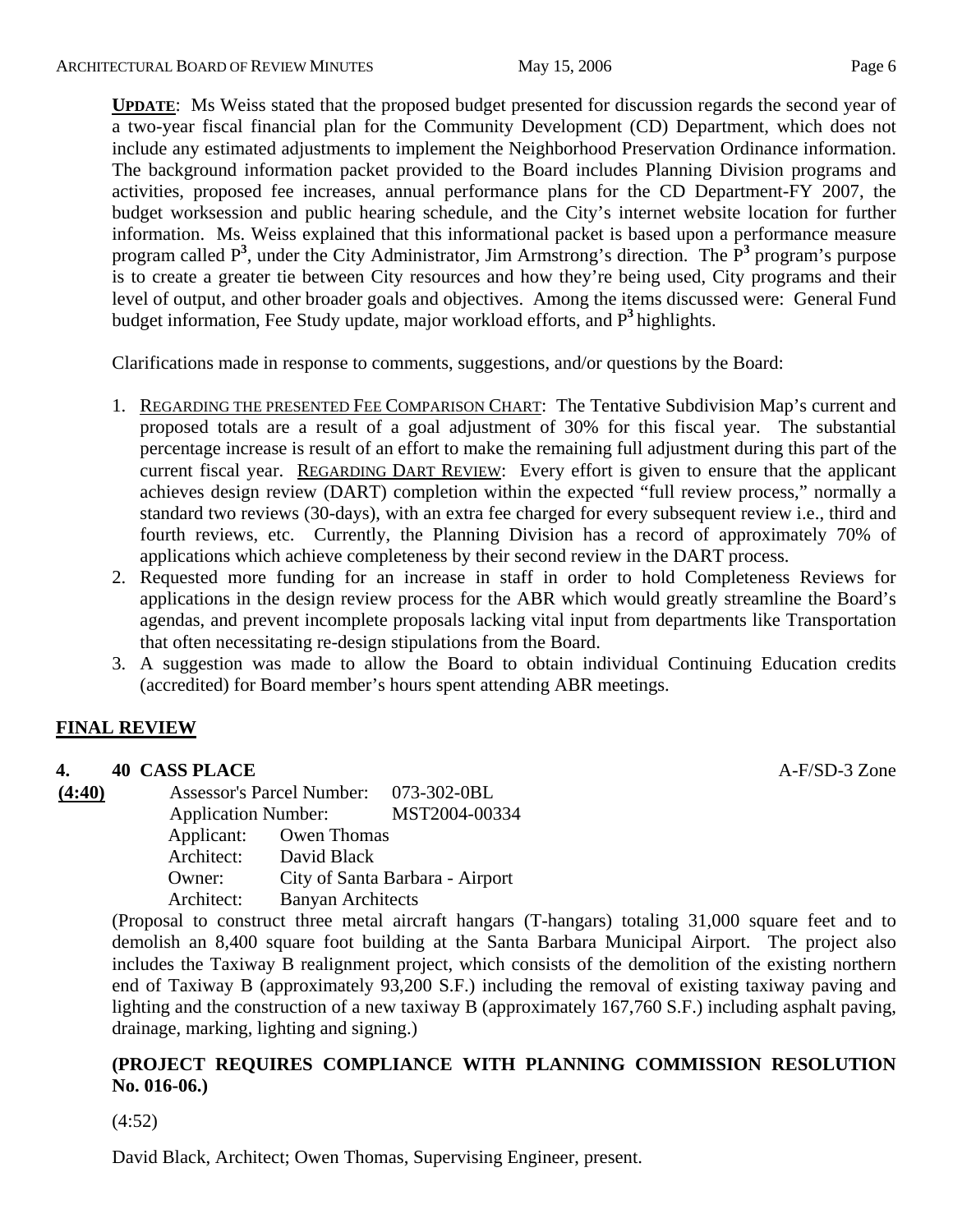Motion: Final Approval with the applicant to return for a Review After Final at the Consent Calendar with the following conditions: 1) Applicant to restudy using a darker grey tone for the standing seam metal roof. 2) Restudy the grey for the corrugated metal siding with less pink in hue. 3) The proposed area light fixture, detail G, Sheet 28, should match the new, soon to be adopted City Streetlight Standards with the fluted grey concrete base pole and the Lumec Domus light style fixture. The street light fixture, if replaced, shall also follow this same standard.

Action: Weinke/Mosel, 8/0/0.

# **CONCEPT REVIEW - NEW ITEM: PUBLIC HEARING**

# **5. 110 S HOPE AVE** C-2/SD-2 Zone

 Assessor's Parcel Number: 051-010-014 Application Number: MST2006-00223 Owner: Macerich La Cumbre, LLC Owner: Greg Coulas Engineer: John Maloney

(Proposal to replace the parking lot lighting at La Cumbre Plaza. The 43 existing cobra-head fixtures will be replaced with new cut-off fixtures on the existing poles. The proposal includes reinstallation of festival lighting at Entry Court 8b.)

# **(PROJECT REQUIRES ENVIRONMENTAL ASSESSMENT.)**

(5:32)

John Maloney, Engineer, present.

Public comment opened at 5:36 p.m. and, as no one wished to speak, closed at 5:37 p.m.

Motion: Continued indefinitely to the Consent Calendar with the following comments: 1) Ready for Final Approval with the understanding that the proposed parking lot light poles and fixtures shall be the dark grey tone with round profile poles and the straight (SRA) arm configuration at a mounting height of 24 feet. 2) The Board supports the reinstallation of outdoor café lighting since it is internal to the pedestrian area of the mall. Action: LeCron/Wienke, 8/0/0.

#### **\*\*\*\*\*\*\*\*\*\*\*\*\*\*\*\*\*\*\* THE BOARD RECESSED FROM 5:55 P.M. UNTIL 6:31 P.M.\*\*\*\*\*\*\*\*\*\*\*\*\*\*\*\***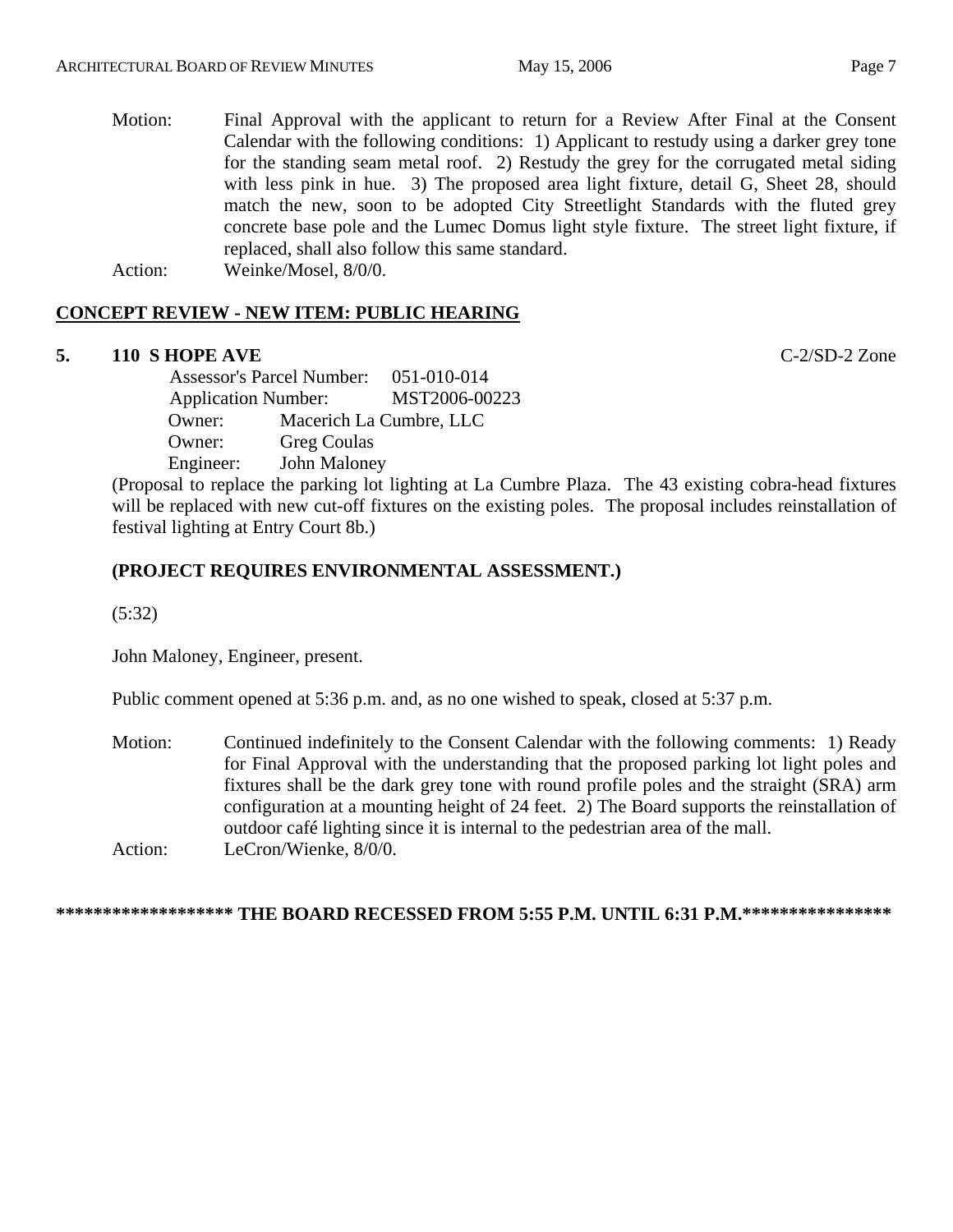#### **6. 1130 N MILPAS ST** E-1/R-3 Zone

 Assessor's Parcel Number: 029-201-004 Application Number: MST2005-00376 Owner: Santa Barbara Bowl Foundation Agent: Fermina Murray Architect: Lori Kari

(Proposed Change of Use. The project requires Planning Commission approval of a Conditional Use Permit. Proposed future uses(Phase 1) include temporary storage and staging for Santa Barbara Bowl functions. Phase 2 may include relocation of the box office and construction of a grand pedestrian walkway. The existing house, two greenhouses, and one lath house have been demolished. The stone walls and stone steps will remain. This project includes placement of two portable 160 square foot metal storage containers, gravel-surface parking for 5 cars, installation of a fence and landscape screening. The project is located on a 29,644 square foot lot in the Hillside Design District.)

# **(COMMENTS ONLY; PROJECT REQUIRES ENVIRONMENTAL ASSESSMENT AND PLANNING COMMISSION REVIEW.)**

(6:32)

Lori Kori, Architect; Eric Lasen, Architect/Agent for Santa Barbara Bowl Foundation; and Sam Scranton, General Manager for Santa Barbara Bowl Foundation, present.

Public comment opened at 6:35 p.m.

Pricilla Northam, an agent for Sunset Management Services and a representative for the owners of the adjacent properties, expressed concern regarding the site's drainage and water run-off situation when considering the Change of Use for the proposed project.

Vice-Chair LeCron stated that the items of concern mentioned by Ms. Northam are actually a concern for the Planning Commission, suggested that she address her concerns before that Commission, and reassured her that her comments before the Board will be entered into the public record of this meeting.

Public comment closed at 6:37 p.m.

- Motion: Continued indefinitely to the Planning Commission with the following comments: 1) The proposed project is acceptable and well thought out. 2) Applicant shall reduce the spacing between the proposed screen shrubs to 5 feet or less, in front of the vehicle gate for screening purposes, and add shrubs to thoroughly screen the proposed parking. 3) Applicant shall add a minimum of two small scale, non-native, fast growing screen trees in front of the storage container planting area. 4) It is understood that the storage containers shall be painted the same color as the retaining walls.
- Action: Wienke/Mosel, 7/0/0, (Chair Bartlett stepped down).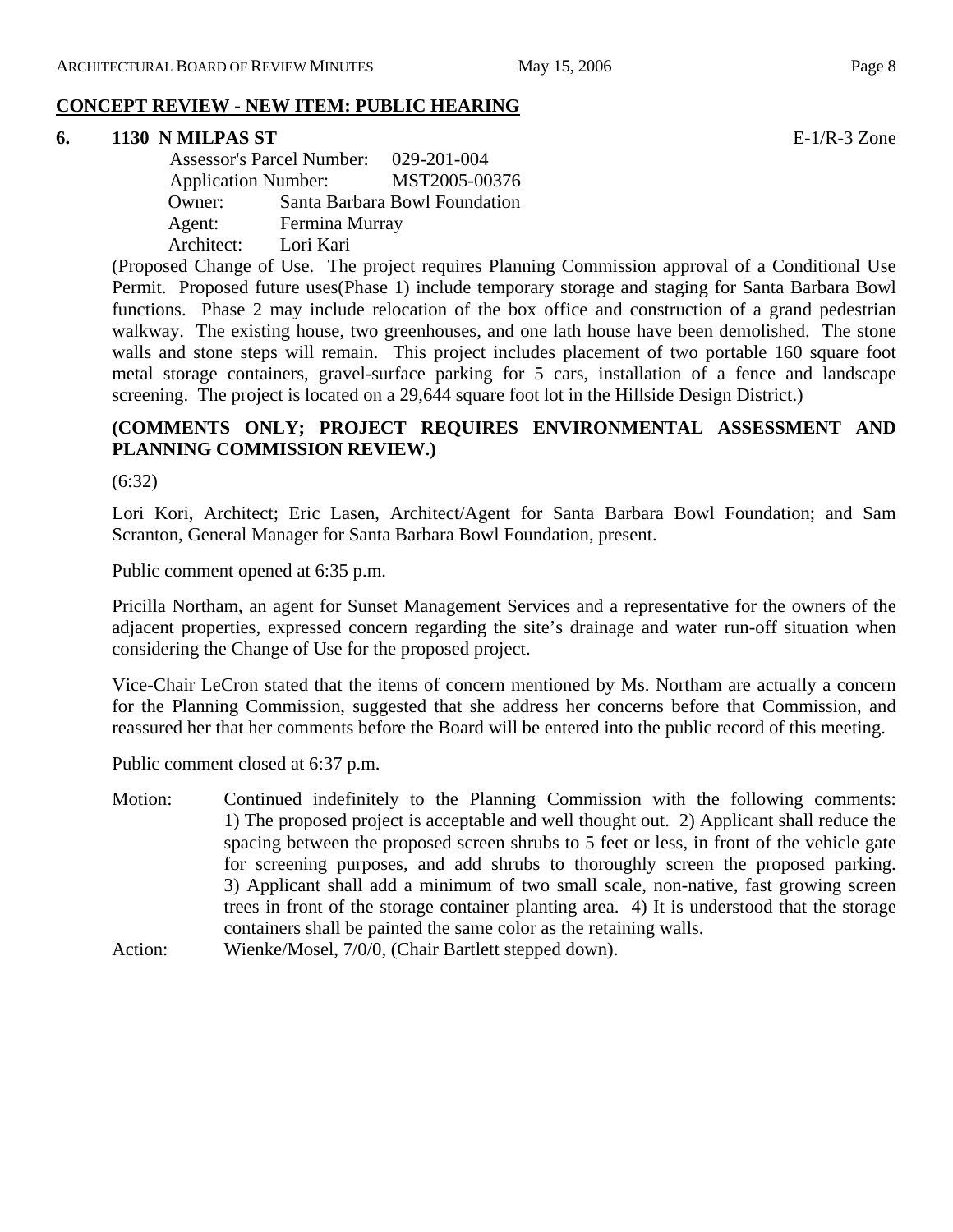#### **CONCEPT REVIEW - NEW ITEM: PUBLIC HEARING**

#### **7. 1232 CHINO ST** R-2 Zone

 Assessor's Parcel Number: 039-142-022 Application Number: MST2006-00218 Owner: Salvador & Maria E. Barragan Designer: Darlene Allen

(Proposal for a one-story 1,763 square foot three-bedroom single-family residence including an attached 433 square foot two-car garage to replace an existing 929 square foot single-story residence. The 10,750 square foot lot contains an existing one-story duplex, a three-car garage, and two uncovered parking spaces which will remain.)

## **(COMMENTS ONLY; PROJECT REQUIRES ENVIRONMENTAL ASSESSMENT.)**

(6:43)

Darlene Allen, Designer; and Roman Ponce of Custom Design Drafting, present.

Public comment opened at 6:53 p.m.

Ms. Celeste Barber, neighbor, conveyed her appreciation that the current building was to be demolished, and also expressed concern regarding in maintaining the historical integrity of the west side of Santa Barbara with a compatible design of the proposed project e.g., California Bungalow or California Cottage styles, which specifically include front porch elements. She also expressed concern regarding space for double garages, setback areas, and if the finished house would be tenant or owner occupied (owner occupied in this case). She also wanted to express her concern that all future development presented before the Board be required to "enhance" this high density neighborhood since it would affect parking, sewer, and the quality of living for all the surrounding residents in the area.

Public comment closed at 6:58 p.m.

Motion: Continued indefinitely to Full Board with the following comments: 1) The Board reserves judgment on the chosen architectural style until the applicant returns with streetscape photo documentation of both sides of Chino Street for the full length of the block, and significant influences of the surrounding neighborhood. 2) The current proposal indicates more than the minimum required parking, therefore, the applicant should seek other solutions to either concentrate all required parking to the rear, off of Mercedes Lane, or effect minimal intrusion from Chino Street through use of only a onecar garage. 3) Applicant shall review the zoning and setback requirements with staff, specifically for reduced setback for parking within the R2 zone. 4) Restudy a better pedestrian link from Chino Street to the rear units and open space circulation, as opposed to building the proposed structure to the minimal setbacks, since one of the sidewalks provides access to the rear units. 5) Applicant to provide a proposed location for trash on the proposed plan. 6) Applicant to provide quality detailing in the chosen architectural style based on the requested photo documentation. 7) The existing house to be demolished has a neighborly porch presence to the street, and the Board would like to see incorporation of similar design elements in the proposed project. 8) Applicant to clearly demonstrate how the proposal achieves the required open yard and open space for each of the units.

Action: Sherry/Wienke, 8/0/0).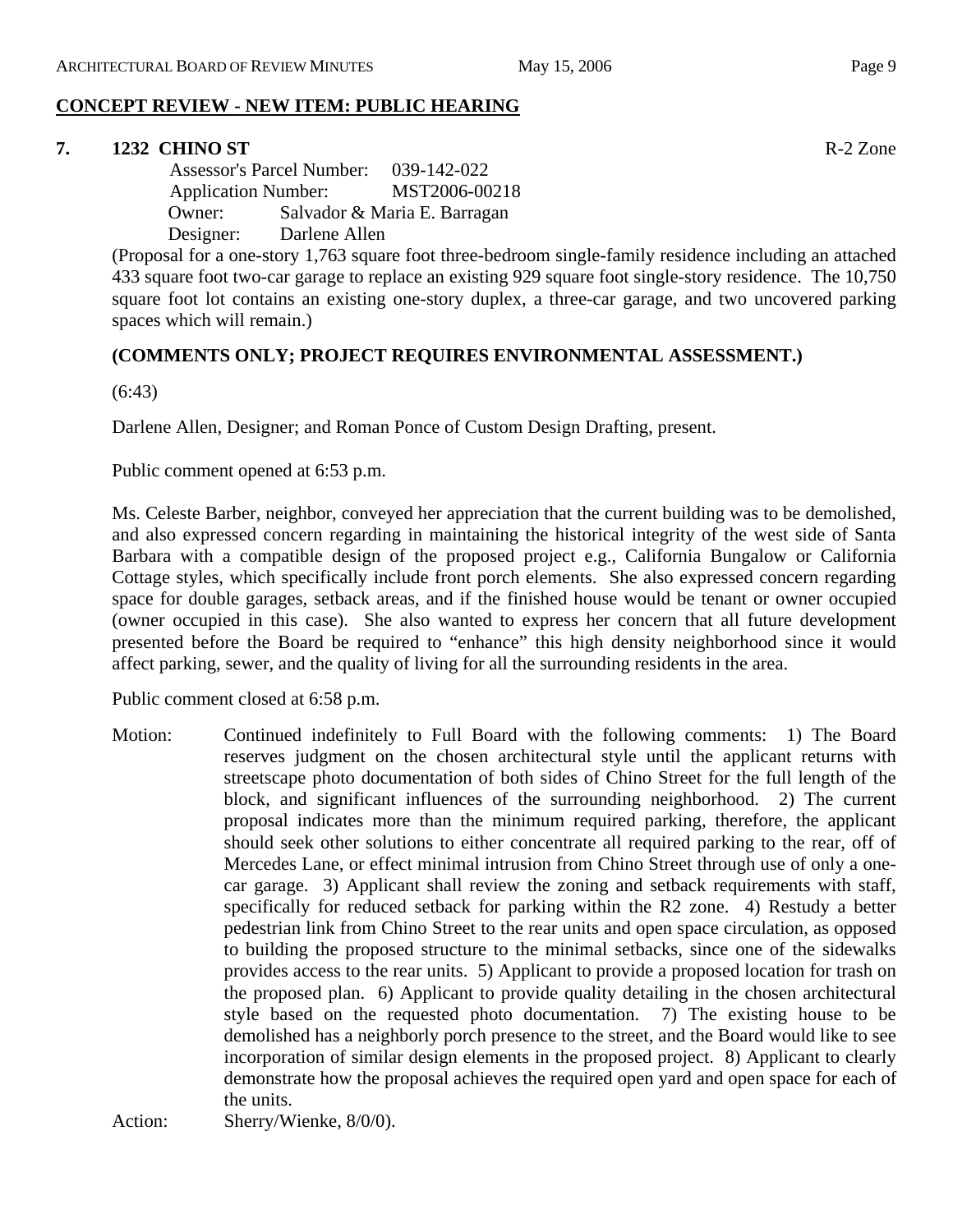#### **PRELIMINARY REVIEW**

#### **8. 325 W ANAPAMU ST** R-4 Zone

 Assessor's Parcel Number: 039-212-004 Application Number: MST2004-00885 Owner: Cynthia Dee Howard/Janey Marks Architect: Robin Donaldson Applicant: Michael Stroh, Project Captain

(Proposal to demolish an existing two-story single-family residence, carport and garage totaling 5,061 square feet and construct a 6,235 square foot, three-story, four-unit condominium development each with a two-car garage on a 9,631 square foot lot.)

## **(PROJECT REQUIRES COMPLIANCE WITH STAFF HEARING OFFICER RESOLUTION No. 003-06.)**

(7:12)

Michael Stroh, Project Captain from Shubin & Donaldson; and Wayne Goodkind, Landscape Architect, present.

Motion: Preliminary Approval and continued indefinitely to the Consent Calendar with the following conditions: 1) The Board finds the project is moving in the right direction, and looks for further evolution of the detailing on the final plans; specifically the proportioning of the sunshade elements, window mullions, corner trim, and lap siding exposure. 2) Restudy is needed on the enhanced paving at the driveway to further announce the two intermediate or mid-point entries. 3) One Board member is concerned that the front porch expression at the unit on Anapamu Street needs to be enhanced to mimic the neighboring buildings. 4) The Board is not in favor of the plaster chimneys and exposed fire arresters. The applicant shall study the proportions, finishes, and termination details for a more authentic appearance. 5) The Board recommends that the wood trim should be smooth as opposed to rough sawn. 6) Study the proportionality on the guardrails at the upper level decks. 7) The Board finds the proposed landscape plan to be appropriate, and looks forward to further irrigation details when the project returns for final landscape plan review at the Consent Calendar.

Action: Wienke/Mudge, 8/0/0.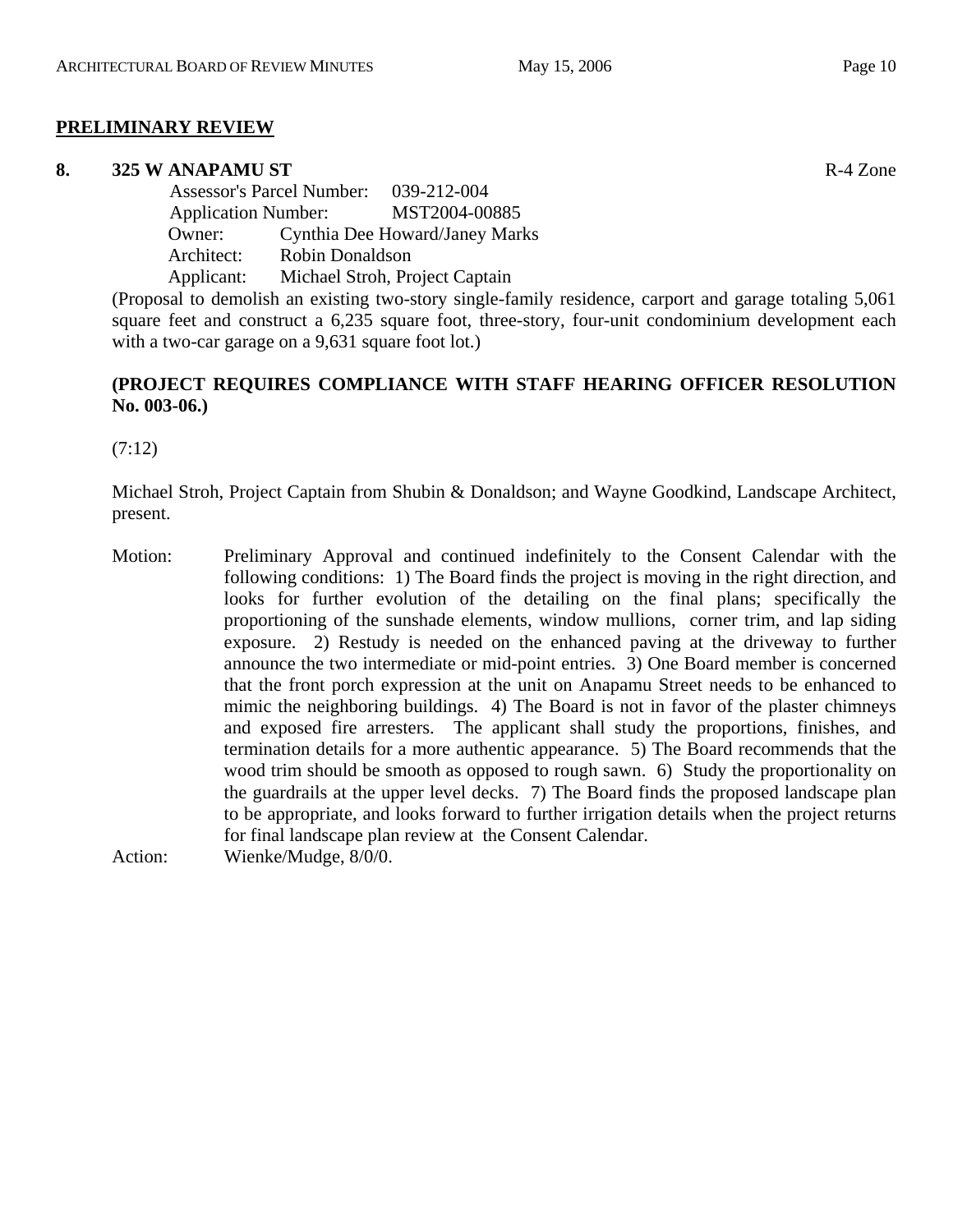## **CONSENT CALENDAR**

#### **REVIEW AFTER FINAL**

#### **A. 518 GARDEN ST** C-M Zone

Assessor's Parcel Number: 031-211-028 Application Number: MST1999-00916 Owner: Planned Parenthood Architect: Peter Ehlen Applicant: Joe Steller

(Proposal for a 2,200 square foot addition to the existing building that consists of enclosing an outside patio area. This parcel currently contains 25 parking spaces, with one accessible space. Also proposed is the construction of a new 7,150 square foot office building on the same parcel as the existing building. Parking for the additional office space would be provided on an adjacent parcel with access from Haley Street (321 E. Haley - APN 031-211-029). A 4,800 square foot mixed-use building, of which 3,785 square feet is commercial and the second-story consists of a single-family residence, would be demolished to make way for 20 of the 30 parking spaces proposed.)

#### **(Review After Final for replacing existing trellis with new trellis design and removal of exterior trim color.)**

Final Approval as submitted of the Review After Final.

## **REVIEW AFTER FINAL**

#### **B.** 1229 MANITOU LN **R-1** Zone

Assessor's Parcel Number: 041-010-039 Application Number: MST2003-00905 Owner: Jeff Ridenour Architect: Kirk Gradin

(Proposal to construct a new 3,500 square foot two-story residence with an attached 750 square foot three-car garage on a 28,406 square foot vacant lot in the Hillside Design District. There is approximately 60 cubic yards of grading proposed outside the main building footprint.)

**(Review After Final to change the size of a window on the south elevation, install siding around the window, add a door to the west elevation, change the previously approved 2nd floor deck to be usable, and to change exterior door and window colors to paint.)** 

Final Approval as noted of the Review After Final.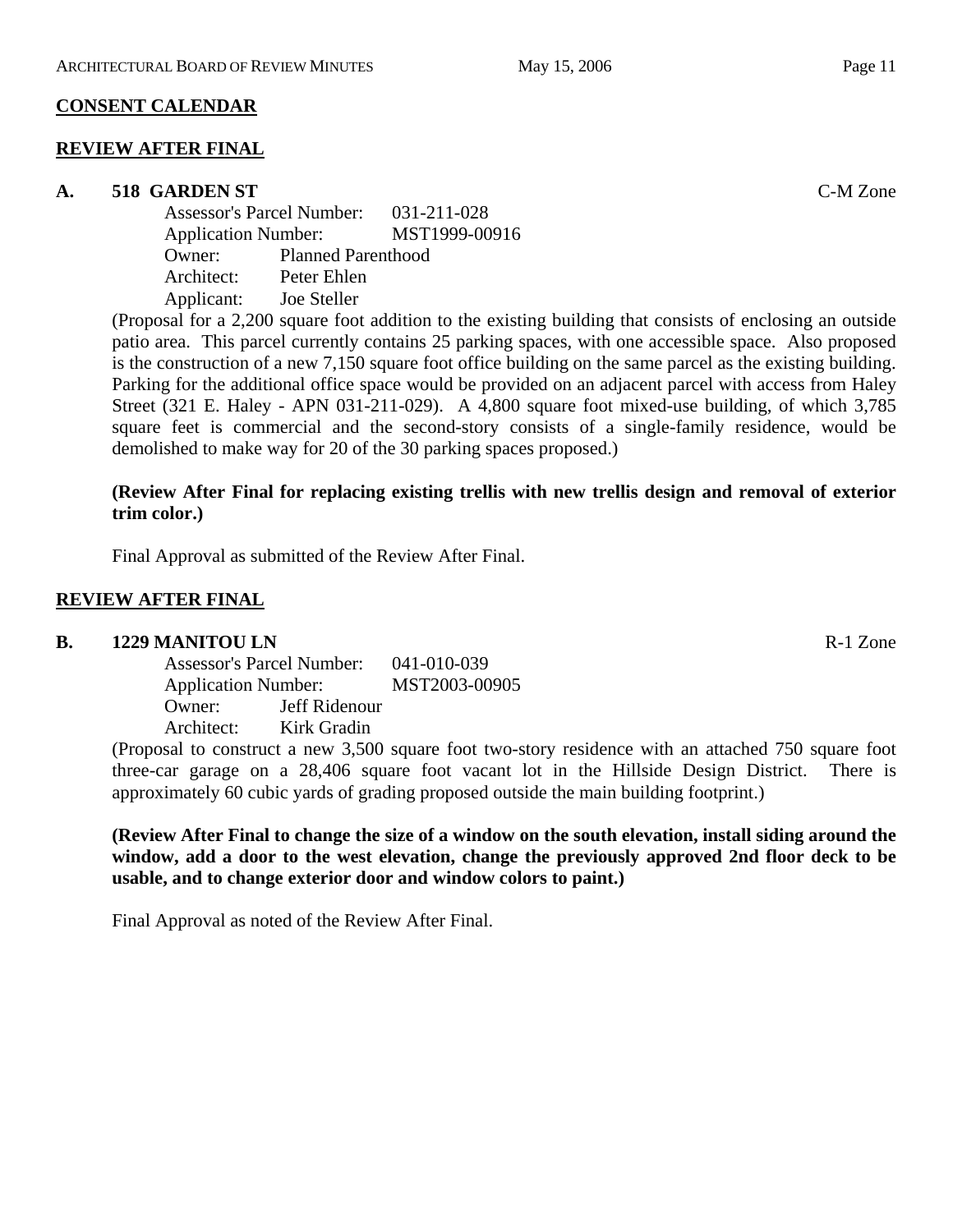# **REVIEW AFTER FINAL**

#### **C. 15 E HALEY ST** C-M Zone

Assessor's Parcel Number: 037-173-041 Application Number: MST2005-00776 Owner: Faulding Hotel, Inc. Architect: Tom Moore

(Proposal to add trash enclosure, wheelchair accessible ramp, and two exterior light fixtures to the existing Faulding Hotel.)

#### **(Review After Final for the addition of a door to the rear of the building.)**

Final Approval as noted of the Review After Final.

#### **FINAL REVIEW**

#### **D. 1808 STANWOOD DR** A-1 Zone

Assessor's Parcel Number: 021-141-023 Application Number: MST2004-00646 Owner: Gary Heinemann & Yvonne Chen

(Proposal to demolish a 650 square foot detached accessory structure and construct a detached 450 square foot two-story accessory structure on a 36,567 square foot lot. The property contains a 999 square foot single-family residence with a 480 square foot detached garage in the Hillside Design District.)

#### **(Request to re-instate the Preliminary Approval which expired on March 7, 2006. Final Approval is requested.)**

Final Approval as noted on the plans.

#### **FINAL REVIEW**

#### **E. 1222 CARPINTERIA ST D** R-2 Zone

Assessor's Parcel Number: 017-600-004 Application Number: MST2006-00164 Owner: McToldridge-Hollenbeck Family Trust Applicant: Michelle McToldridge

(Proposal to construct a 112 square foot one-story addition to an existing 690 square foot two-story duplex condominium unit. The lot is currently developed with three two-story duplexes on a 22,510 square foot lot.)

#### **(Final Approval is requested.)**

Final Approval as submitted.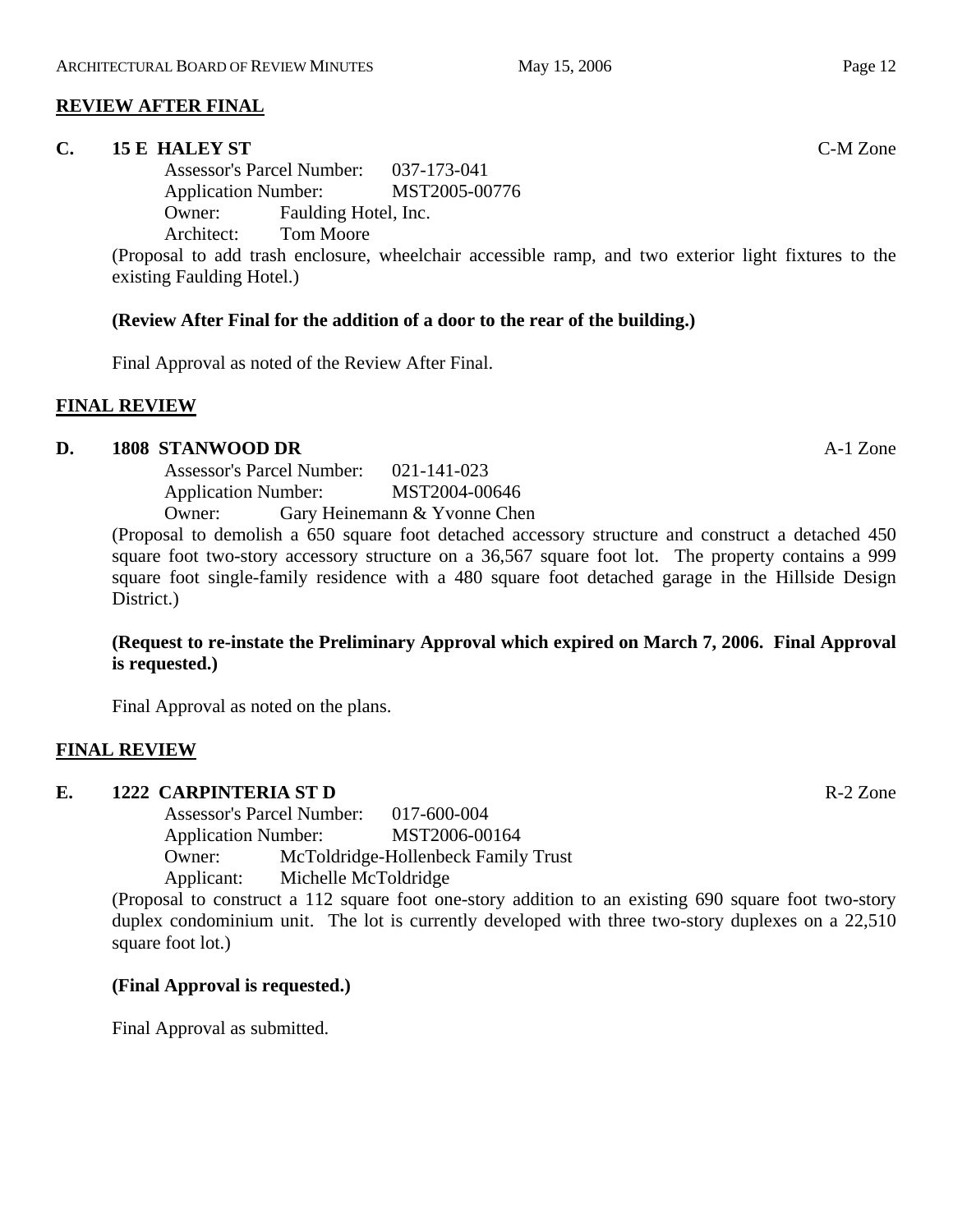#### **FINAL REVIEW**

#### **F. 1201 BLANCHARD ST** R-2 Zone

Assessor's Parcel Number: 031-322-018 Application Number: MST2005-00659 Owner: Odilia V. Sanchez Applicant: Jose Esparza

(Proposal to demolish an existing 326 square foot garage and construct a two-story 1,052 square foot structure which will include a 578 square foot accessory dwelling unit above a 413 square foot, two-car garage with 61 square feet of storage on a 5,172 square foot lot. The project includes the relocation of the existing curb cut and driveway. The existing 1,001 square foot, one-story, main residence will remain unaltered.)

## **(Final Approval is requested.)**

Final Approval as noted on the plans.

# **REFERRED BY FULL BOARD**

#### **G.** 401 W DE LA GUERRA ST **R-4** Zone

|                            | <b>Assessor's Parcel Number:</b> |                 |  |
|----------------------------|----------------------------------|-----------------|--|
| <b>Application Number:</b> |                                  | MST2004-00537   |  |
| Applicant:                 | Steve Mori                       |                 |  |
| Owner:                     |                                  | David Karschner |  |

(Proposal to construct two attached residential units with a total proposed 2,606 square feet of habitable space on a 5,015 square foot vacant lot. The proposal consists of a 1,365 square foot two-story unit with an attached 437 square foot garage and 92 square feet of balcony and covered porch area and a 1,241 square foot two-story unit with an attached 480 square foot two-car-garage and 119 square feet of balcony and covered porch area.)

# **(Modification approved March 29, 2006. Preliminary Approval is requested.)**

Preliminary Approval as noted on the plans.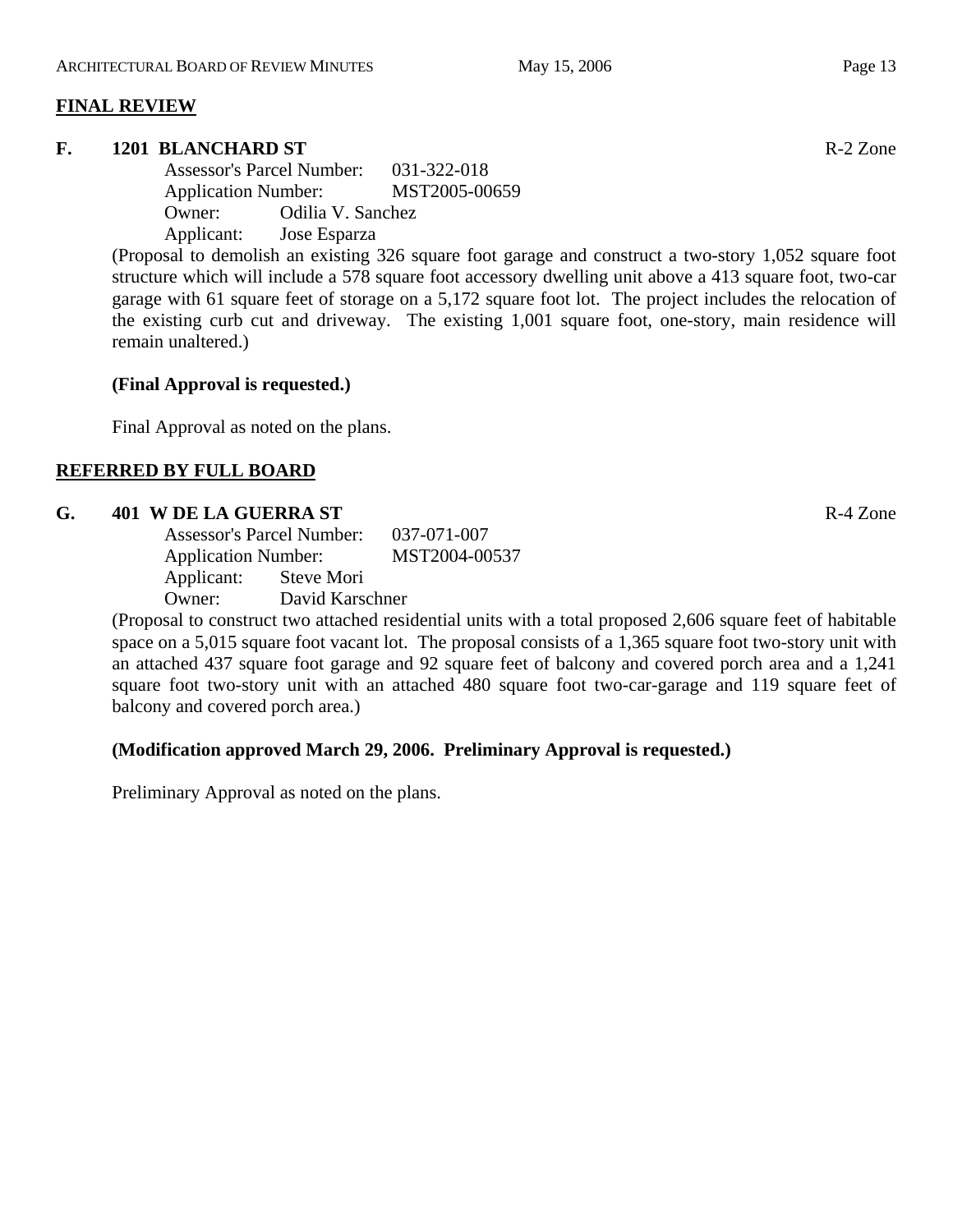#### **REFERRED BY FULL BOARD**

#### **H. 422 SANTA FE PL BE-1 Zone**

| <b>Assessor's Parcel Number:</b> | 035-191-001                    |
|----------------------------------|--------------------------------|
| <b>Application Number:</b>       | MST2003-00620                  |
| Owner:                           | King Heirs, LLC                |
| Owner:                           | The Mesa at Santa Barbara, LLC |
| Agent:                           | <b>L&amp;P</b> Consultants     |
| Architect:                       | Zehren & Associates            |

(The project site is 7.66 acres in size located in the Alta Mesa Neighborhood of the City. The project includes two components: the "Single Family Project" (MST2003-00227) and the "Duplex Project". The Duplex Project would merge and re-subdivide eleven 1.93 acres into one lot for condominium purposes for the development of fourteen (14) townhouse condominiums. Of the 1.93 acre site, 0.40 acres would be dedicated as open space. The fourteen duplex units would be located on the lower portion of the site along a proposed private road, which intersects Santa Fe Place. This condominium project would require a rezone of the property from E-1, Single Family Residential, to R-2, Two Family Residential. Seven of the fourteen units would be market rate units and approximately 1,375 to 2,200 square feet in size and seven would be affordable units per City and State Bonus Density requirements and 1,050 square feet in size. Each unit would include a two-car garage; nine guest parking spaces are also proposed. The following discretionary applications are required: a Zone Change from E-1, Single Family Residence, to R-2, Two Family Residence; a Waiver of Public Street Frontage for a private driveway serving fourteen; a Modification of Street Frontage Requirement for the lot to provide none of the 60 feet of public street frontage requirement; Modification of Lot Area for bonus density to allow six (6) over-density units on a lot in the R-2 Zone; Neighborhood Preservation Ordinance Compliance to allow grading in excess of 500 cubic yards outside of the main building footprints within the Hillside Design District; and a Vesting Tentative Subdivision Map to merge and re-subdivide 1.93 acres into one lot for condominium purposes.)

#### **(Final Approval of the crib wall to be included in the Grading Plan.)**

Final Approval as submitted of the crib wall. Applicant to return for approval of the Landscape Plan.

#### **CONTINUED ITEM**

#### **I. 502 LAS ALTURAS RD** E-1 Zone

Assessor's Parcel Number: 019-273-006 Application Number: MST2003-00287 Owner: Patsy Moler Architect: Anthony Spann

(Revision to project. Proposal to demolish an existing 365 square foot deck and rebuild within the same footprint with plaster skirt and access doors. No expansion proposed.)

#### **(PROJECT REQUIRED NEIGHBORHOOD PRESERVATION ORDINANCE FINDINGS.)**

Final Approval as submitted of the project with the finding that the Neighborhood Preservation Ordinance criteria have been met as stated in Subsection 22.68.060 of the City of Santa Barbara Municipal Code.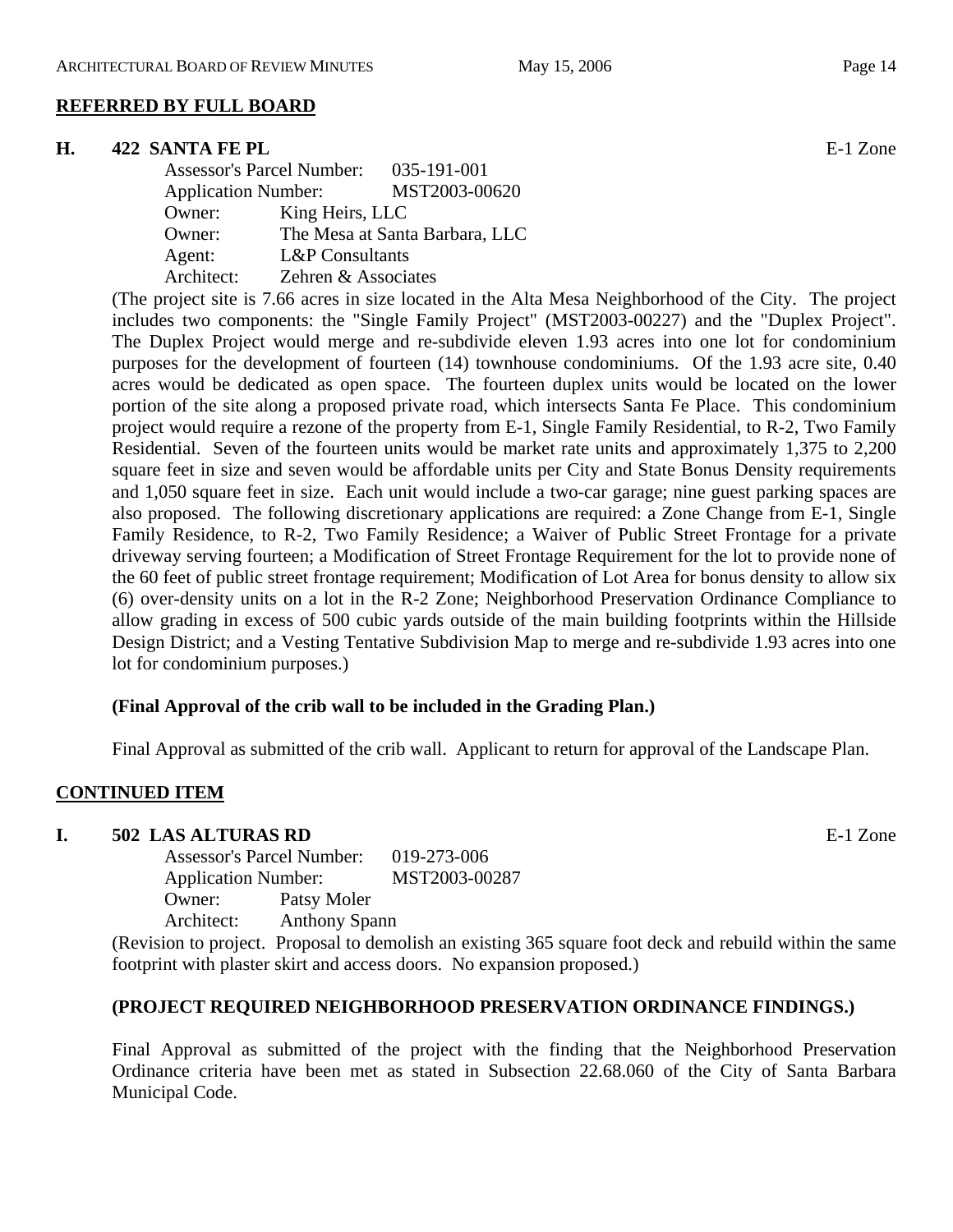# **CONTINUED ITEM**

#### **J. 100 VIA TUSA** A-1 Zone

Assessor's Parcel Number: 055-240-004 Application Number: MST2002-00581 Owner: Tasca Carmelo Architect: Amy Taylor Owner: Angela Zungri

(Proposal to construct a 3,533 square foot, two-story residence with an attached 673 square foot, threecar garage; 471 square foot accessory building; and pool on a 2.36 acre vacant lot located in the Hillside Design District.)

#### **(Request to re-instate the prior ABR approval dated June 22, 2004.)**

Final Approval as submitted.

## **NEW ITEM**

#### **K. 904 JIMENO RD** E-1 Zone

Assessor's Parcel Number: 029-053-003 Application Number: MST2006-00245 Owner: Daniela Banerjee Architect: Kathy Hancock

(Enclose existing lower floor patio as part of existing bedroom enclosing 142 square feet. Add exterior stair from living room. Add pitched roof entry. Add 2 stucco posts.)

# **(COMMENTS ONLY; PROJECT REQUIRES ENVIRONMENTAL ASSESSMENT, NEIGHBORHOOD PRESERVATION ORDINANCE FINDINGS AND AN ENCROACHMENT PERMIT FROM PUBLIC WORKS.)**

Preliminary Approval of the project with the finding that the Neighborhood Preservation Ordinance criteria have been met as stated in Subsection 22.68.060 of the City of Santa Barbara Municipal Code. Final Approval pending road encroachment permit from the Public Works Department.

#### **NEW ITEM**

#### **L. 632 SANTA BARBARA ST** C-M Zone

Assessor's Parcel Number: 031-152-020 Application Number: MST2006-00263 Owner: John & Jill Shalhoob (Proposal to permit "as-built" retractable awning.)

#### **(ACTION MAY BE TAKEN IF SUFFICIENT INFORMATION IS PROVIDED.)**

Final Approval as submitted.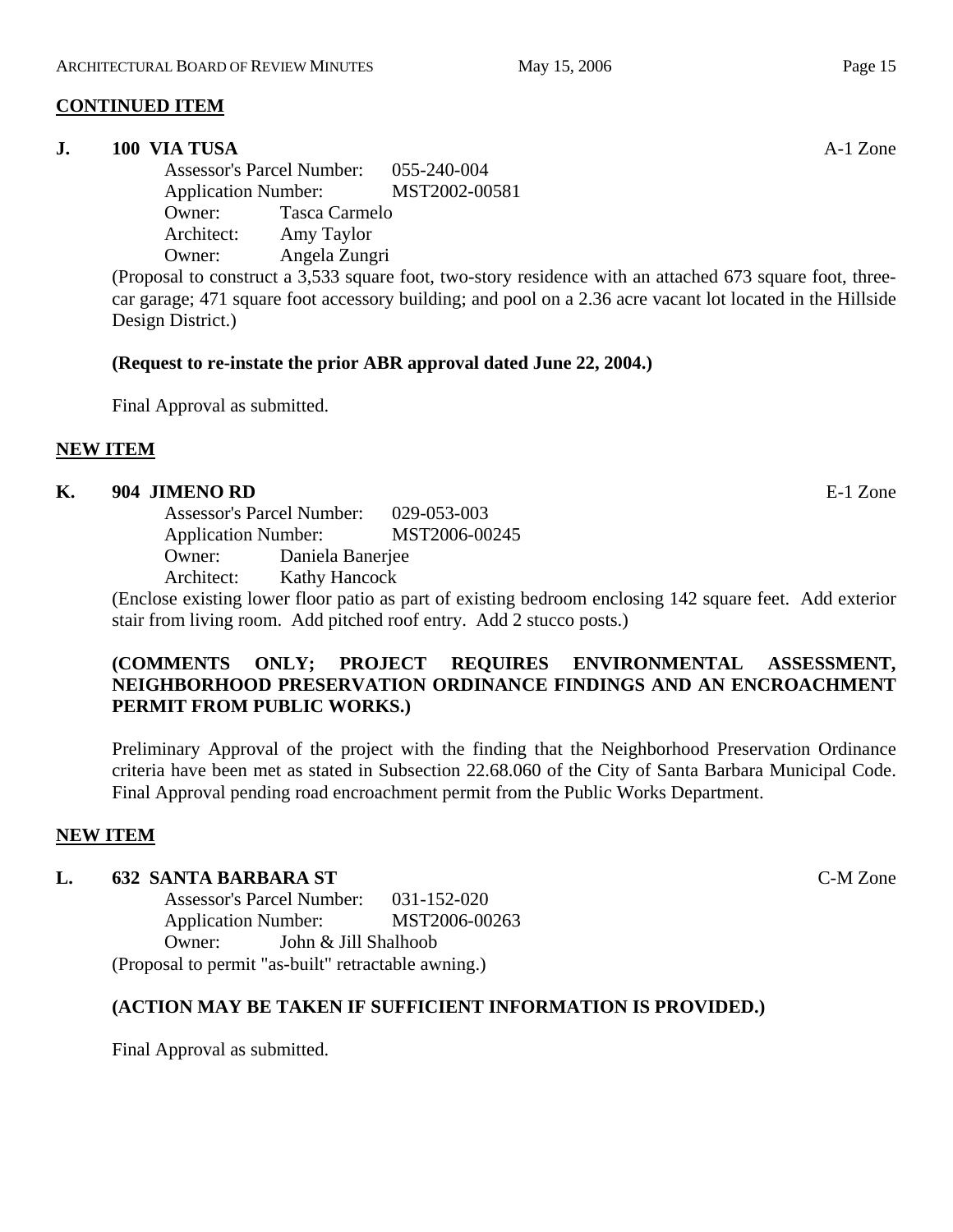## **NEW ITEM**

#### **M. 620 W GUTIERREZ ST** R-4 Zone

Assessor's Parcel Number: 037-180-037 Application Number: MST2006-00272 Owner: SB Core Associates, LP Applicant: Tectonica Design Architect: Wolcott Architecture

(Exterior changes proposed, including new exterior paint and light fixtures, new guard rail to existing balconies and staircase (facing street), new roof and 8,010 square feet of new balconies on the secondstory facing the interior of the property , new floor finish to the existing balconies.)

## **(ACTION MAY BE TAKEN IF SUFFICIENT INFORMATION IS PROVIDED.)**

Continued one week to the Consent Calendar with the comment that the applicant shall provide photo documentation depicting the adjacent neighborhood.

# **NEW ITEM**

#### **N. 1346 MANITOU RD** E-1 Zone

Assessor's Parcel Number: 049-210-010 Application Number: MST2006-00247 Owner: Robert K. & Madalerne I. Towery Applicant: Robert Towery

(As-built retaining walls/fencing to abate zoning violations and reinstallation of garage door. All buildings to be refinished smooth sand finish stucco, replacing the windows, replaced doors, installation of new windows and changing the colors.)

# **(COMMENTS ONLY; PROJECT REQUIRES ENVIRONMENTAL ASSESSMENT AND NEIGHBORHOOD PRESERVATION ORDINANCE FINDINGS.)**

Continued indefinitely to the Consent Calendar with the following comments: 1) The project is ready for Preliminary Approval. 2) The proposed walls, garage door, colors, windows and doors are acceptable as submitted. 3) The as-built fencing on top of the south facing retaining walls shall be removed.

#### **FINAL REVIEW**

#### **O. 400 BLK CORONEL ST**

Assessor's Parcel Number: 037-270-0RW Application Number: MST2006-00135 Applicant: Heather Diez Owner: City of Santa Barbara Landscape Architect: Van Atta & Associates

(Proposal for public improvements in the 400 Block of Coronel Street including landscaping, construction of two one-way bike paths and a sidewalk.)

# **(Final Approval is requested.)**

Final Approval as submitted.